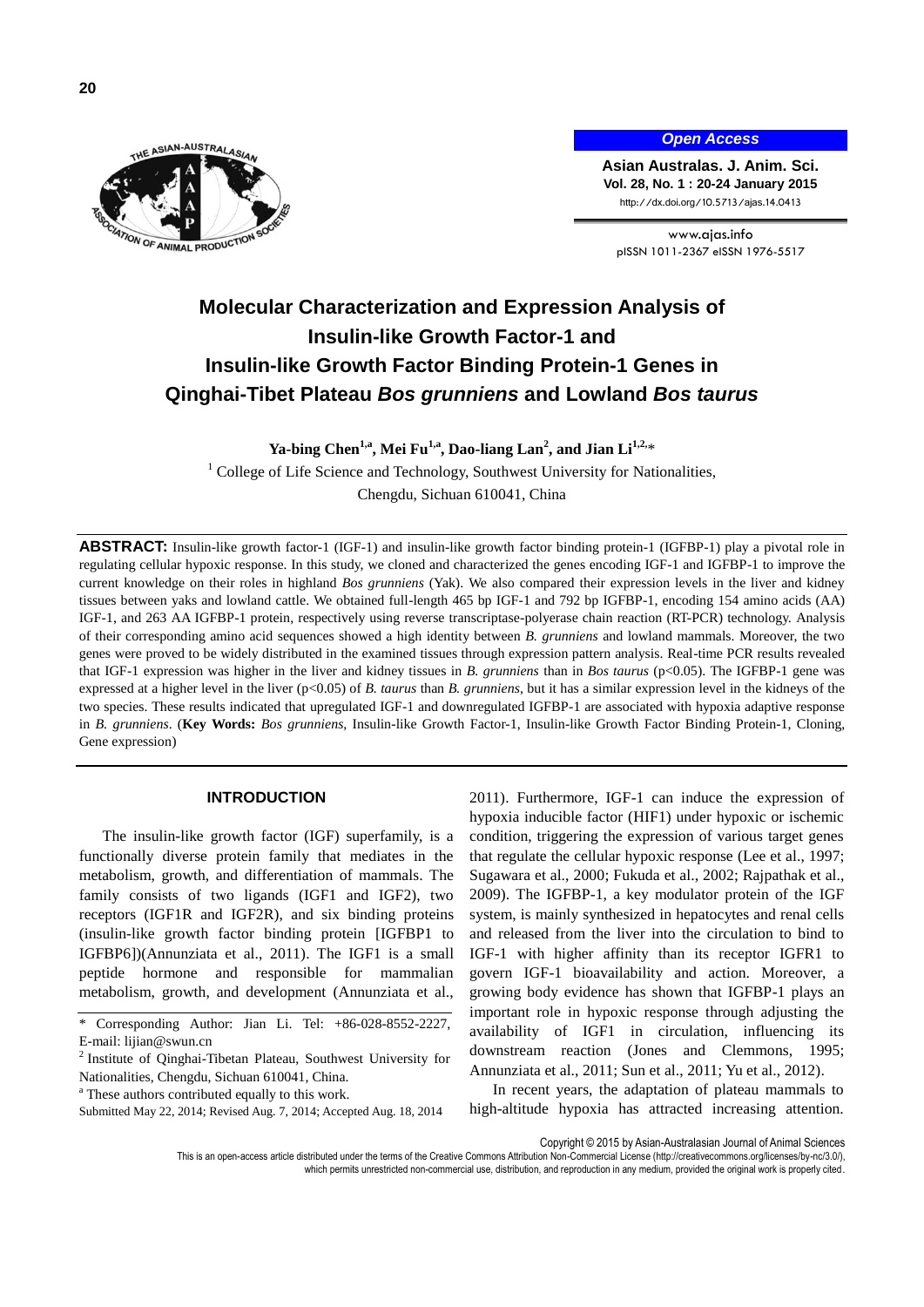Numerous species on the Tibet plateau have been examined to explore the hypoxia-related molecular mechanisms (Wei et al., 2006; Cao et al., 2008; Cao et al., 2009; Zhang et al., 2013), but little information about yaks is available. Yak (*Bos grunniens*) is the most important animal species in the Qinghai-Tibet plateau not only because of its economic value in meat, milk, and usage in agriculture, but also as an ideal model animal for studying the molecular mechanisms of adapting to the cold and low-oxygen environment (Hu et al., 2012). By contrast, closely related and cross-fertile cattle (*Bos taurus*) suffer from severe pulmonary hypertension when reared in the same habitat (Weir et al., 1974; Will et al., 1975; Hu et al., 2012). Yaks have numerous anatomical and physiological traits that equip them for life at high altitude. Therefore, this highland animal is an ideal model animal for studying the mechanisms of adapting to cold and low-oxygen environments. In this study, we compared the variation in the nucleotide sequences and mRNA expression levels of IGF-1 and IGFBP-1 genes in the yak and lowland cattle to examine whether base mutations or expression levels of genes might be associated with the difference in adaptation to hypoxia.

#### **MATERIALS AND METHODS**

#### **Sample collection and preservation**

The yaks were purchased from the Ganzi district (3500 m in altitude), Sichuan, China, and cattle were obtained from the Guanghan county (450 m in altitude). Several tissues from the heart, liver, spleen, lung, kidney, large intestine, small intestine, stomach, muscle, mammary gland, ovary, testis, and brain were collected through slaughter and were immediately frozen in liquid nitrogen until future use. All experimental procedures were performed according to Guidelines on the Care and Use of Laboratory Animals of the Institutional Animal Care and Use Committee of Southwest University for Nationalities, Sichuan, China.

# **RNA isolation and reverse transcription-polymerase chain reaction**

RNAs were isolated using Trizol (Invitrogen, Shanghai, China) according to the manufacturer's instructions. Reverse transcription was performed using an RT reagent kit (Takara, Dalian, China). The generated cDNA was amplified using gene specific primers (IGF1:5'- AATGGGAAAAATCAGCAGTCTT -3'/5'- TTCTGTAG TTCTTGTTTCCTGCA -3'; IGFBP1: 5'- TTCCTGTC TGCCACCCA -3'/5'- TTGCATCTGTTTTCAGTTCTG - 3') designed based on the conserved regions of corresponding cDNAs among sheep, goat, and cattle available in the GenBank database. The purified PCR products were cloned into PMD-19T vectors (Takara,

China) and sequenced.

#### **Bioinformatics analysis**

The sequences of cloned genes were subjected to basic local alignment search tool analysis for verification. The identity of *IGF-1* and *IGFBP-1* gene between yak and other mammals were analyzed using online Multalin software.

#### **Tissue expression patterns of** *IGF-1* **and** *IGFBP-1* **genes**

The expression patterns of *IGF-1* and *IGFBP-1* genes in the different tissues were investigated using semiquantitative reverse transcription-polymerase chain reaction (RT-PCR) on cDNAs obtained from the different tissues, and the *β-actin* gene was chosen as the positive control. PCRs were performed using special primers (IGF: 5'- GTGCGGAGACAGGGGCTTT-3'/5'- ACTTGGCGGGC TTGAGAGG-3'; IGFBP1: 5'- CACTTGATGGCCGAGT CCA-3'/5'- CCTCCAGCGACGTCTCACA-3'; β-actin: 5'- AGGTGACAGCAGTCGGTTGGA-3'/5'--CCTTAGAGA GAAGCGGGGTGG -3').

#### **Quantitative real-time polymerase chain reaction**

Considering that the IGF-1 and IGFBP-1 in the blood are predominately produced in the liver and kidney, the expression levels of IGF1 and IGFBP1 between the yak and cattle were compared. Moreover, *β-actin* gene was chosen to normalize the expression levels of the target genes. Realtime PCR was performed using a CFX-manger connect real-time detection system (Bio-Rad, Hercules, CA, USA) with SYBR Premix Ex-Taq TM II (Takara, China). All samples were ran in triplicate, and the gene expression level was calculated according to the  $2^{-\Delta Ct}$  method (Schmittgen and Livak, 2008). Statistical differences were analyzed using Student's *t*-test, and the variance was considered significant when  $p<0.05$ .

# **RESULTS AND DISCUSSIONS**

# **Molecular characterization of cDNAs for IGF-1 and IGFBP-1**

The cloned sequences of IGF-1 and IGFBP-1 were 468 and 792 bp, respectively, and sequences were submitted to the GenBank under Accession Nos. KJ489376 and KJ489377, respectively. The *IGF-1* gene was predicted to encode a peptide of 154 amino acid residues, including a signal peptide (49 residues), a mature peptide (70 residues), and a 35-residue C-terminal extension (E). Four characteristic domains of IGF-1 (B, C, A, and D) were also predicted in the mature peptide, based on its conservation among mammals (Figure 1A). Compared with the other mammals, no special variation was detected in the IGF-1 mature peptide. The *IGFBP-1* gene encodes a peptide of 263 amino-acid residues, composed of N domain, central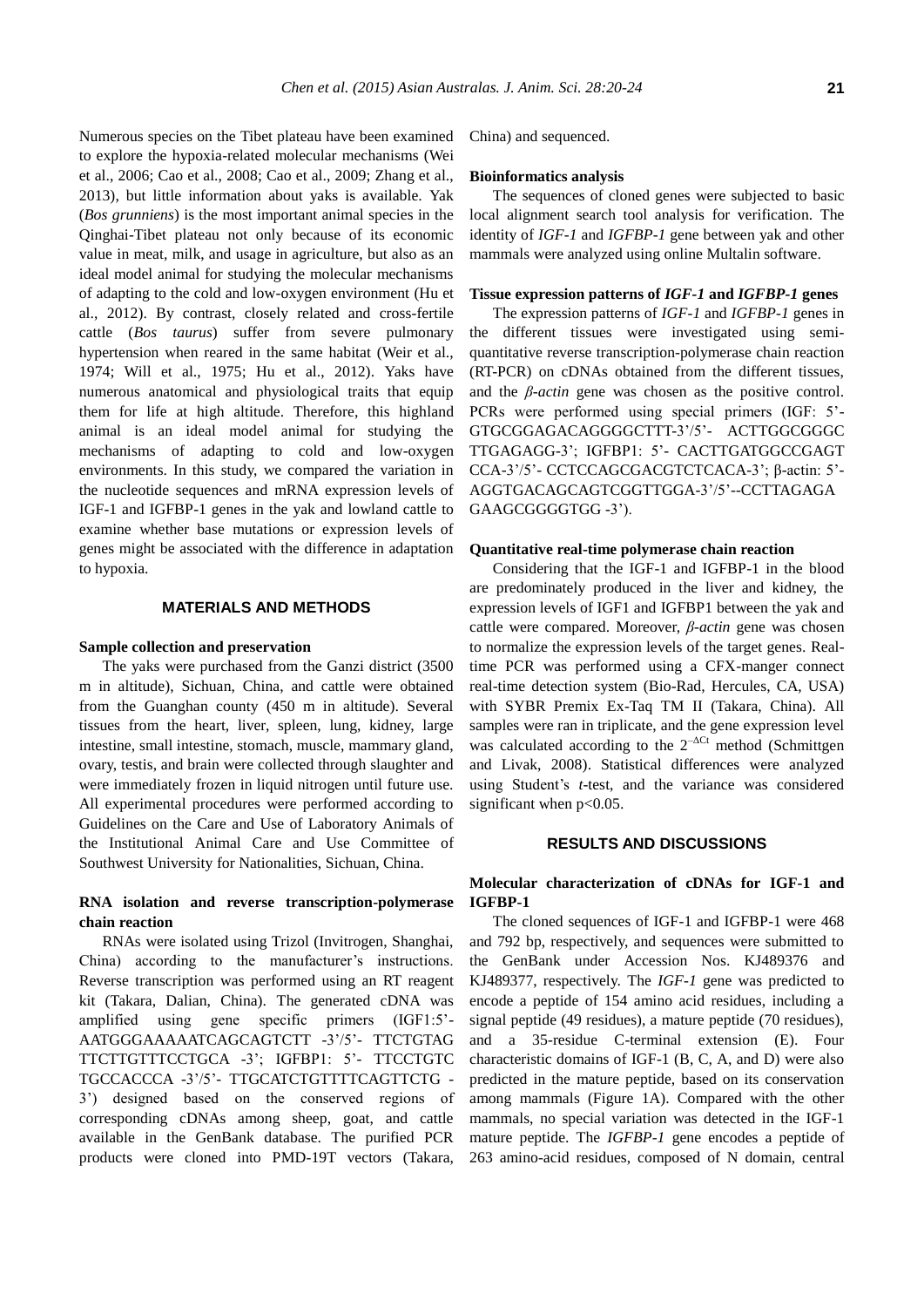

**Figure 1.** Alignment of deduced amino acid sequences of *IGF-1* and *IGFBP-1* genes. The peptide of (A) IGF-1 and (B) IGFBP-1 were compared with the corresponding sequences from *B. taurus*, *O. aries*, and *H. sapiens*. Conserved sequences are indicated by (•), and the variant residues were listed. The predicted domains of the IGF-1 (signal peptide, B domain, C domain, A domain, D domain, E domain) and IGFBP-1 (signal peptide, N domain, central linker domain, C domain) were also marked. The highly conserved cysteines in the IGFBP-1 were indicated by "\*", and the characteristic RGD motif in the C domain was indicated by "@". IGF-1, insulin-like growth factor-1; IGFBP-1, insulin-like growth factor binding protein-1; RGD, arginine-glycine-aspartic acid.

linker domain, and C domain (Figure 1B). The N and C domains, which are rich in cysteine and responsible for IGF binding, were highly conserved in *B. [grunniens](app:ds:grunniens)*. Additionally, the arginine - glycine - aspartic acid motif in the C domain, which was verified to be involved in IGFindependent effect, was also examined in *B. [grunniens](app:ds:grunniens)*. Thus, *IGF-1* and *IGFBP-1* genes from *B. [grunniens](app:ds:grunniens)* shared high homology with those of *B. taurus*, *Ovis aries*, and *homo sapiens* in the nucleotide and protein level, which suggests that the base mutations of the two target genes do not induce the different resistances to hypoxia.

## **Tissue distribution analysis of IGF-1 and IGFBP-1**

Semi-quantitative RT-PCR was performed to examine the distribution patterns of IGF-1 and IGFBP-1 in bovines. The IGF-1 and IGFBP-1 transcripts were detected in all tissues examined (Figure 2). Higher levels of IGF-1 transcript were noted in the heart, liver, spleen, kidney, large intestine, stomach, muscle, and brain. Higher levels of IGFBP-1 transcript were detected in the liver, kidney, muscle, brain. These results are in accordance with the previous finding that the IGF-1 and IGFBP-1 are synthesized mainly in the liver and released into the circulation to regulate growth and development (Ohlsson et

al., 2009). In addition, the widespread distribution of IGF-1 and IGFBP-1 supported their varied physiological roles in animals.

# **Variation in the mRNA expression levels of IGF-1 and IGFBP-1 in Tibet plateau yaks and lowland cattle**

The IGF-1 is a hormone that regulates the growth of vertebrates and can protect cells against certain type of stress. The IGF-1 can improve the survival of cells under hypoxic or ischemic conditions (Mehrhof et al., 2001; Eliasz et al., 2010). Studies have shown that IGF-1 in circulation can exert its biological effects through binding to and activating the transmembrane receptors (Murphy and



**Figure 2.** Tissue distribution of the gene expression of IGF-1 and IGFBP-1. RT-PCR was performed on the cDNA from the yak, and the *β-actin* gene was chosen as the positive control. H, heart; Li, liver; S, spleen; Lu, lung; K, kidney; LI, large intestine; SI, small intestine; S, stomach; M, muscle; O, ovary; T, testis; B, brain; IGF-1, insulin-like growth factor-1; IGFBP-1, insulin-like growth factor binding protein-1; RT-PCR, reverse transcriptase-polyerase chain reaction.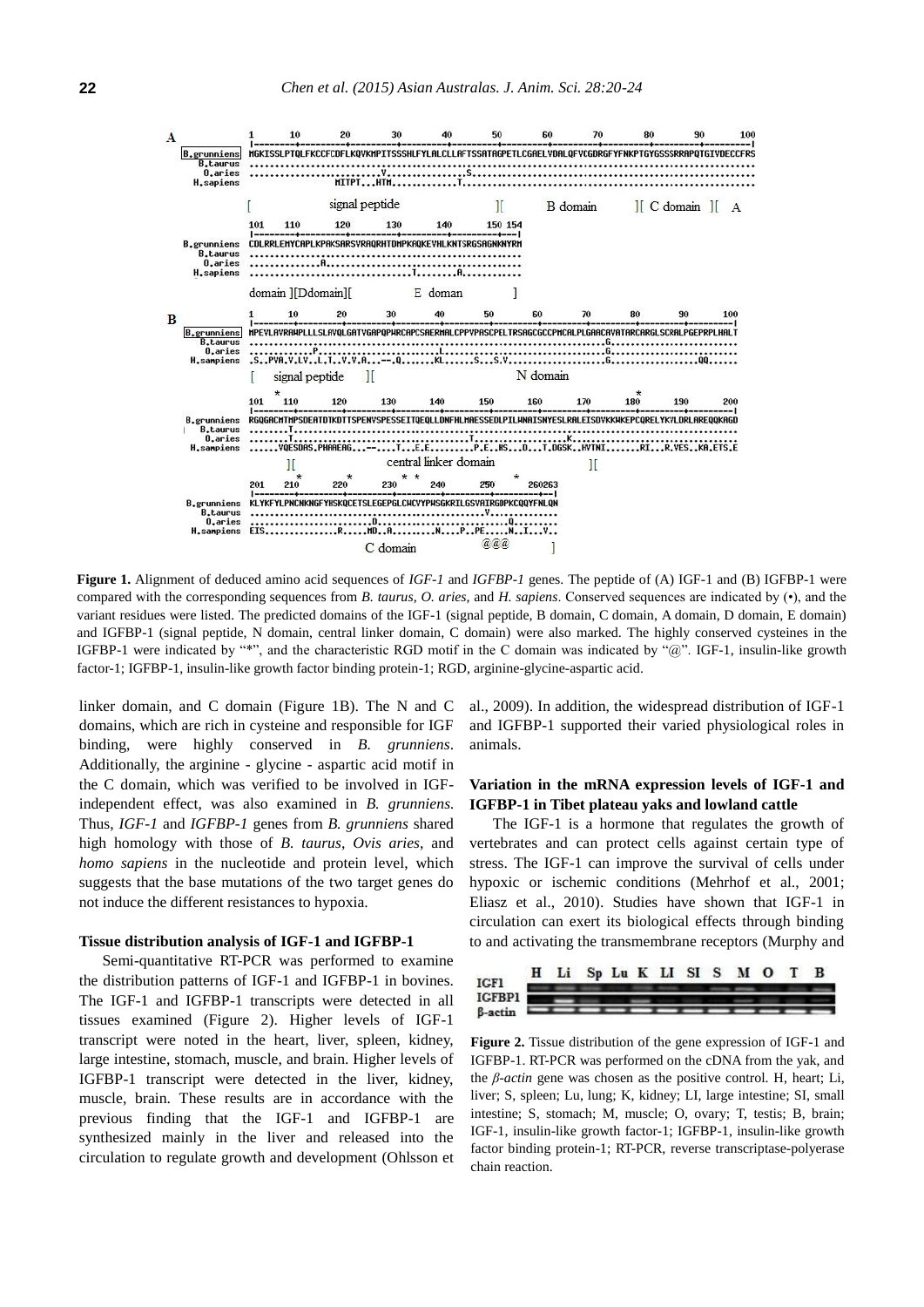

**Figure 3.** Expression levels of IGF-1 and IGFBP-1 in the livers and kidneys from *B. grunniens* (n = 6) and *B. taurus* (n = 6). Gene expression was normalized to the expression of β-actin. Different letters in the same tissue indicate difference between breeds (p<0.05). IGF-1, insulin-like growth factor-1; IGFBP-1, insulin-like growth factor binding protein-1.

Hu, 2013). However, the availability of IGF-1 is regulated by IGFBPs, including IGFBP-1. Under the stimulus of low oxygen, IGFBP-1 expression can be upregulated; consequently, the availability of IGF-1 would be reduced, and IGFR pathway would be inhibited (Kajimura et al., 2005; Sun et al., 2011). However, little information is available on the variation in the expression patterns of IGF-1 and IGFBP-1 between plateau and lowland animals that may be used to investigate the molecular mechanisms adapting to hypoxia for highland animals.

Yaks of the Qinghai-Tibet plateau live at high altitudes from 3,000 m to 5,000 m and have been exposed generation by generation to the hypoxic and cold environment. In this study, we compared the difference in the expression levels of IGF-1 and IGFBP-1 in liver and kidney tissues between yaks and lowland cattle. Results showed that both IGF-1 and IGFBP-1 were highly expressed in the liver than in the kidney in the same species (Figure 3), which is in agreement with the findings in previous reports (Ohlsson et al., 2009; Zhang et al., 2013). Comparison of the two breeds showed that the expression level of IGF-1 was higher  $(p<0.05)$  in the tissues of yaks than that in cattle, indicating that IGF-1 may play an important role in the adaptation to the hypoxic environment. In the yak, the upregulated expression of IGF-1 can induce HIF1 expression, and hence, trigger various genes to express and regulate the cellular hypoxia response (Fukuda et al., 2002; Sutton et al., 2007). In addition, *IGFBP-1* gene was expressed at a significantly higher level in the liver of cattle than that in yaks ( $p<0.05$ ), but it had similar expression levels in the kidneys of both species. The IGFBP-1 is mainly synthesized in the liver, and lesser production of IGFBP-1 can ensure sufficient IGF-1 in circulation to bind to the IGFR to respond to

hypoxic stress in yak. Moreover, the equal IGFBP-1 in yak indicates that IGFBP-1 might have other different physiological roles in yak.

In summary, we have cloned and characterized the cDNA sequences of IGF-1 and IGFBP-1 from yaks. The widespread distribution of IGF-1 and IGFBP-1 suggested that they play important roles in the growth and development in bovines. Moreover, the upregulated IGF-1 expression and downregulated IGFBP-1 expression are associated with hypoxia adaptive response. In our future studies we will investigate the molecular mechanism of *IGF-1* and *IGFBP-1* gene regulation associated with the adaptation to hypoxia to elucidate the differential expression.

## **ACKNOWLEDGMENTS**

This work was supported by Graduate innovative projects of Southwest University for Nationalities (CX2014SZ75), and we thank all members of the Cell Engineering Lab.

#### **REFERENCES**

- Annunziata, M., R. Granata, and E. Ghigo. 2011[. The IGF system.](http://link.springer.com/article/10.1007%2Fs00592-010-0227-z) Acta Diabetol. 48:1-9.
- Cao, Y.-B., X.-Q. Chen, S. Wang, X.-C. Chen, Y.-X. Wang, J. Chang, and J.-Z. Du. 2009. [Growth hormone and insulin-like](http://www.sciencedirect.com/science/article/pii/S0016648009000677)  [growth factor of naked carp \(](http://www.sciencedirect.com/science/article/pii/S0016648009000677)*Gymnocypris przewalskii*) in lake [Qinghai: Expression in different water environments.](http://www.sciencedirect.com/science/article/pii/S0016648009000677) Gen. Comp. Endocrinol. 161:400-406.
- Cao, Y.-B., X.-Q. Chen, S. Wang, Y.-X. Wang, and J.-Z. Du. 2008. [Evolution and regulation of the downstream gene of hypoxia](http://link.springer.com/article/10.1007/s00239-008-9175-4)[inducible factor-1α in naked carp \(](http://link.springer.com/article/10.1007/s00239-008-9175-4)*Gymnocypris przewalskii*)